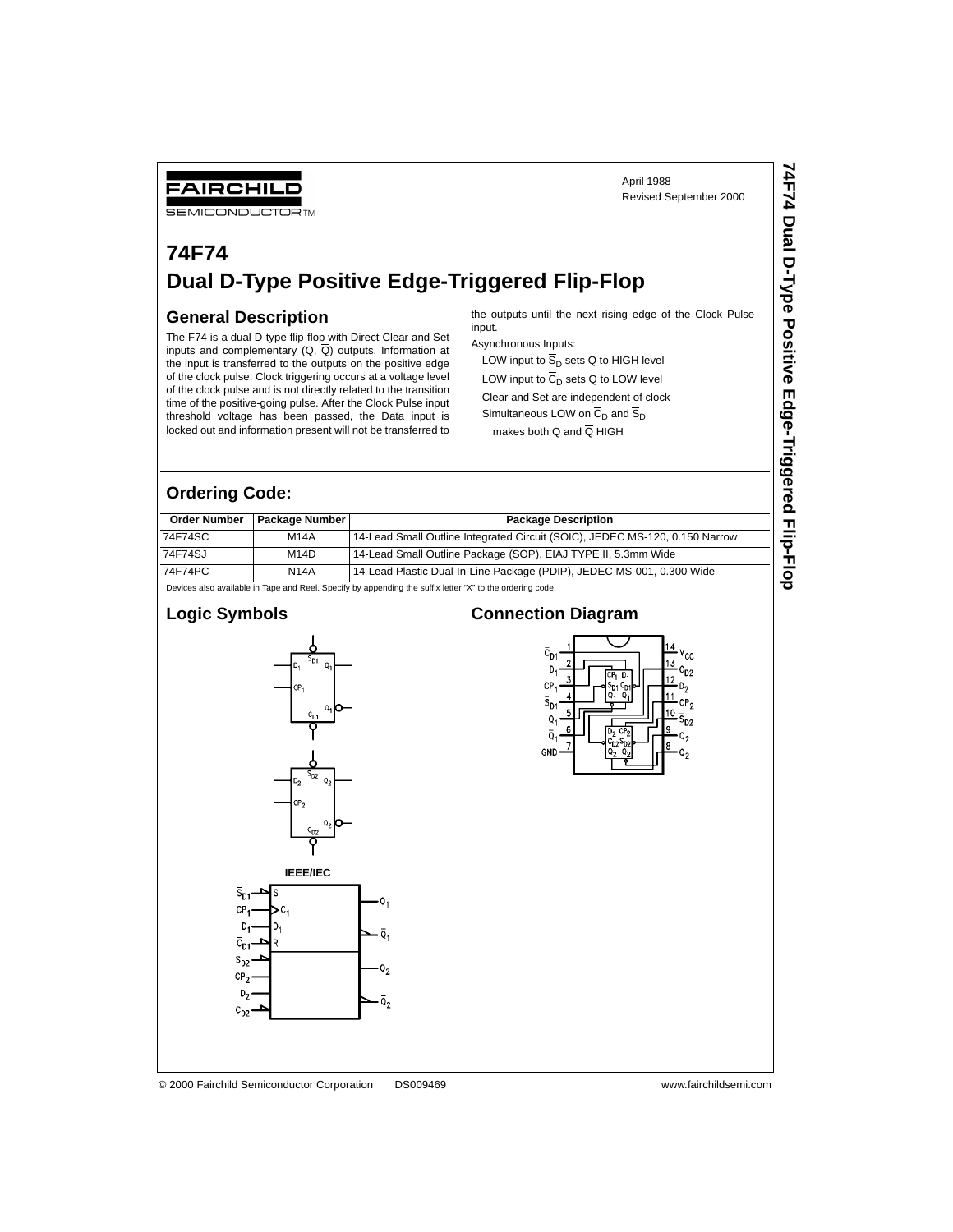# **74F74**

#### **Unit Loading/Fan Out**

| <b>Pin Names</b>                          |                                         | U.L.            | Input $I_{\text{H}}/I_{\text{H}}$       |  |
|-------------------------------------------|-----------------------------------------|-----------------|-----------------------------------------|--|
|                                           | <b>Description</b>                      | <b>HIGH/LOW</b> | Output I <sub>OH</sub> /I <sub>OL</sub> |  |
| $D_1, D_2$                                | Data Inputs                             | 1.0/1.0         | 20 µA/-0.6 mA                           |  |
| $CP1$ , $CP2$                             | Clock Pulse Inputs (Active Rising Edge) | 1.0/1.0         | 20 µA/-0.6 mA                           |  |
| $\overline{C}_{D1}$ , $\overline{C}_{D2}$ | Direct Clear Inputs (Active LOW)        | 1.0/3.0         | $20 \mu A/-1.8 \text{ mA}$              |  |
| $\overline{S}_{D1}$ , $\overline{S}_{D2}$ | Direct Set Inputs (Active LOW)          | 1.0/3.0         | $20 \mu A/-1.8 \text{ mA}$              |  |
| $Q_1$ , $\overline{Q}_1$ , $Q_2$ , $Q_2$  | Outputs                                 | 50/33.3         | $-1$ mA/20 mA                           |  |

#### **Truth Table**

|                           | <b>Inputs</b>                        | <b>Outputs</b> |   |                |                           |
|---------------------------|--------------------------------------|----------------|---|----------------|---------------------------|
| $\overline{s}_{\text{D}}$ | $\overline{\mathsf{c}}_{\mathsf{d}}$ | СP             | D | Q              | Q                         |
|                           | н                                    | X              | X | н              |                           |
| н                         |                                      | X              | X |                | Н                         |
| L                         |                                      | X              | X | н              | Н                         |
| Н                         | н                                    |                | h | Н              | L                         |
| н                         | н                                    |                |   |                | Н                         |
| н                         | н                                    |                | X | Q <sub>n</sub> | $\overline{\mathtt{Q}}_0$ |

H (h) = HIGH Voltage Level

L (I) = LOW Voltage Level<br>X = Immaterial<br>Q<sub>0</sub> = Previous Q (Q) before LOW-to-HIGH Clock Transition

Lower case letters indicate the state of the referenced input or output one setup time prior to the LOW-to-HIGH clock transition.



www.fairchildsemi.com 2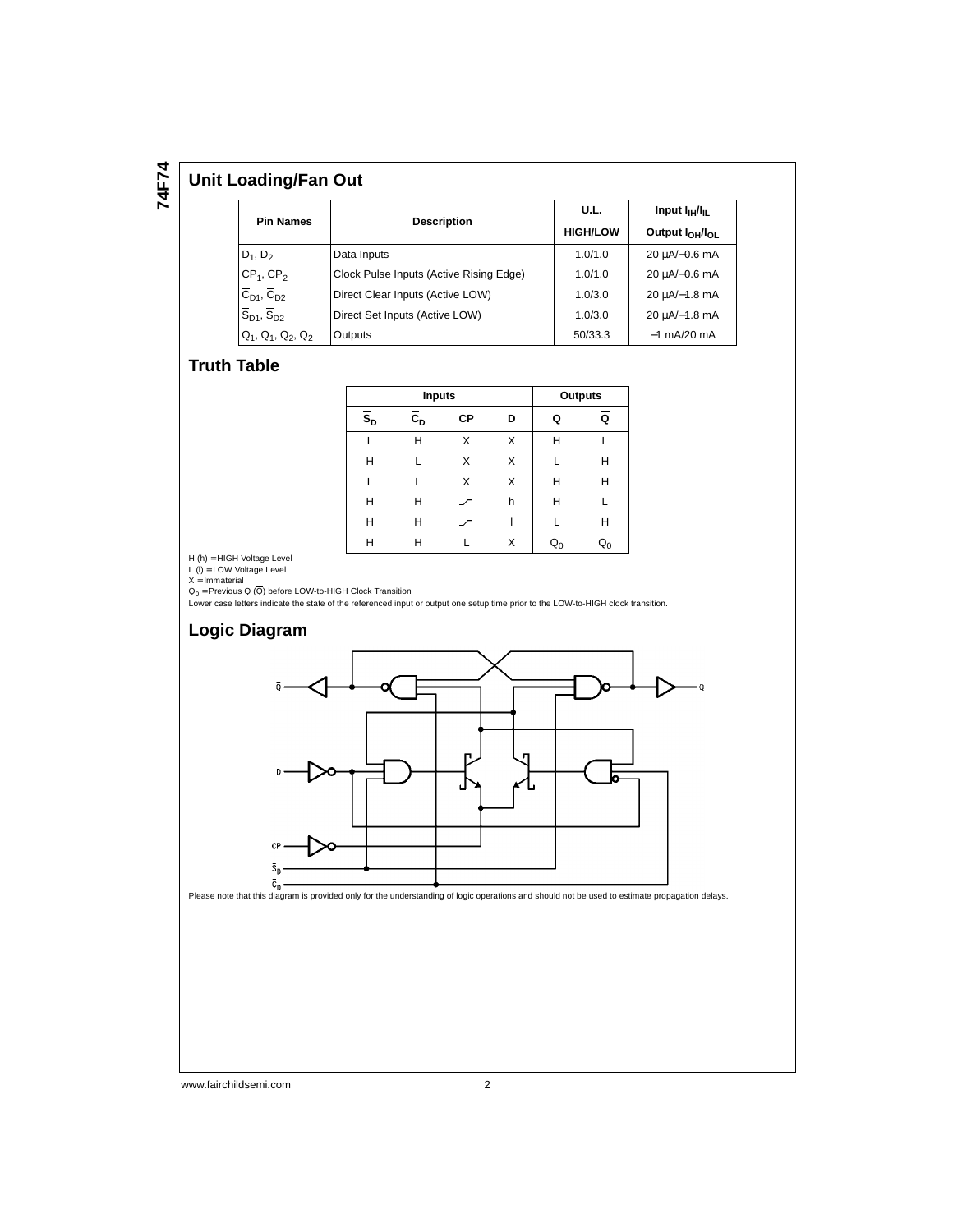#### **Absolute Maximum Ratings**(Note 1) **Recommended Operating**

| Storage Temperature                         | $-65^{\circ}$ C to $+150^{\circ}$ C |  |  |  |
|---------------------------------------------|-------------------------------------|--|--|--|
| Ambient Temperature under Bias              | $-55^{\circ}$ C to $+125^{\circ}$ C |  |  |  |
| Junction Temperature under Bias             | $-55^{\circ}$ C to $+150^{\circ}$ C |  |  |  |
| V <sub>CC</sub> Pin Potential to Ground Pin | $-0.5V$ to $+7.0V$                  |  |  |  |
| Input Voltage (Note 2)                      | $-0.5V$ to $+7.0V$                  |  |  |  |
| Input Current (Note 2)                      | $-30$ mA to $+5.0$ mA               |  |  |  |
| Voltage Applied to Output                   |                                     |  |  |  |
| in HIGH State (with $V_{CC} = 0V$ )         |                                     |  |  |  |
| <b>Standard Output</b>                      | $-0.5V$ to $V_{CC}$                 |  |  |  |
| 3-STATE Output                              | $-0.5V$ to $+5.5V$                  |  |  |  |
| <b>Current Applied to Output</b>            |                                     |  |  |  |
| in LOW State (Max)                          | twice the rated $I_{\Omega}$ (mA)   |  |  |  |
| ESD Last Passing Voltage (Min)              | 4000V                               |  |  |  |

## **Conditions**

Free Air Ambient Temperature 0°C to +70°C Supply Voltage  $+4.5V$  to  $+5.5V$ 

**74F74**

**Note 1:** Absolute maximum ratings are values beyond which the device may be damaged or have its useful life impaired. Functional operation under these conditions is not implied.

**Note 2:** Either voltage limit or current limit is sufficient to protect inputs.

### **DC Electrical Characteristics**

| Symbol           | Parameter                    |                    | Min   | Typ  | <b>Max</b> | <b>Units</b>      | $V_{CC}$                | <b>Conditions</b>                                   |  |
|------------------|------------------------------|--------------------|-------|------|------------|-------------------|-------------------------|-----------------------------------------------------|--|
| $V_{\text{IH}}$  | Input HIGH Voltage           |                    | 2.0   |      |            | $\vee$            |                         | Recognized as a HIGH Signal                         |  |
| $V_{IL}$         | Input LOW Voltage            |                    |       |      | 0.8        | $\vee$            |                         | Recognized as a LOW Signal                          |  |
| $V_{CD}$         | Input Clamp Diode Voltage    |                    |       |      | $-1.2$     | $\vee$            | Min                     | $I_{IN} = -18$ mA                                   |  |
| $V_{OH}$         | Output HIGH                  | $10\%$ $V_{CC}$    | 2.5   |      |            | $\vee$            | Min                     | $I_{OH} = -1$ mA                                    |  |
|                  | Voltage                      | 5% V <sub>CC</sub> | 2.7   |      |            |                   |                         | $I_{OH} = -1$ mA                                    |  |
| $V_{OL}$         | Output LOW                   | $10\%$ $V_{CC}$    |       |      | 0.5        | $\overline{\vee}$ | Min                     | $I_{OL}$ = 20 mA                                    |  |
|                  | Voltage                      |                    |       |      |            |                   |                         |                                                     |  |
| ŀщ               | Input HIGH                   |                    |       |      | 5.0        | μA                | Max                     | $V_{IN} = 2.7V$                                     |  |
|                  | Current                      |                    |       |      |            |                   |                         |                                                     |  |
| $I_{\text{BVI}}$ | Input HIGH Current           |                    |       |      | 7.0        |                   | Max                     |                                                     |  |
|                  | <b>Breakdown Test</b>        |                    |       |      |            | μA                |                         | $V_{IN}$ = 7.0V                                     |  |
| $I_{CEX}$        | Output HIGH                  |                    |       |      | 50         | μA                | Max                     |                                                     |  |
|                  | Leakage Current              |                    |       |      |            |                   |                         | $V_{\text{OUT}} = V_{\text{CC}}$                    |  |
| $V_{ID}$         | Input Leakage                |                    | 4.75  |      |            | $\vee$            | 0.0                     | $I_{ID} = 1.9 \mu A$                                |  |
|                  | Test                         |                    |       |      |            |                   | All Other Pins Grounded |                                                     |  |
| $I_{OD}$         | Output Leakage               |                    |       |      | 3.75       | μA                | 0.0                     | $VION = 150 mV$                                     |  |
|                  | <b>Circuit Current</b>       |                    |       |      |            |                   |                         | All Other Pins Grounded                             |  |
| ŀμ.              | Input LOW Current            |                    |       |      | $-0.6$     | mA                | Max                     | $V_{IN} = 0.5V$ (D, CP)                             |  |
|                  |                              |                    |       |      | $-1.8$     |                   |                         | $V_{IN} = 0.5V(\overline{C}_{D}, \overline{S}_{D})$ |  |
| $I_{OS}$         | Output Short-Circuit Current |                    | $-60$ |      | $-150$     | mA                | Max                     | $V_{\text{OUT}} = 0V$                               |  |
| $I_{\rm CC}$     | Power Supply Current         |                    |       | 10.5 | 16.0       | <b>mA</b>         | Max                     |                                                     |  |

3 www.fairchildsemi.com